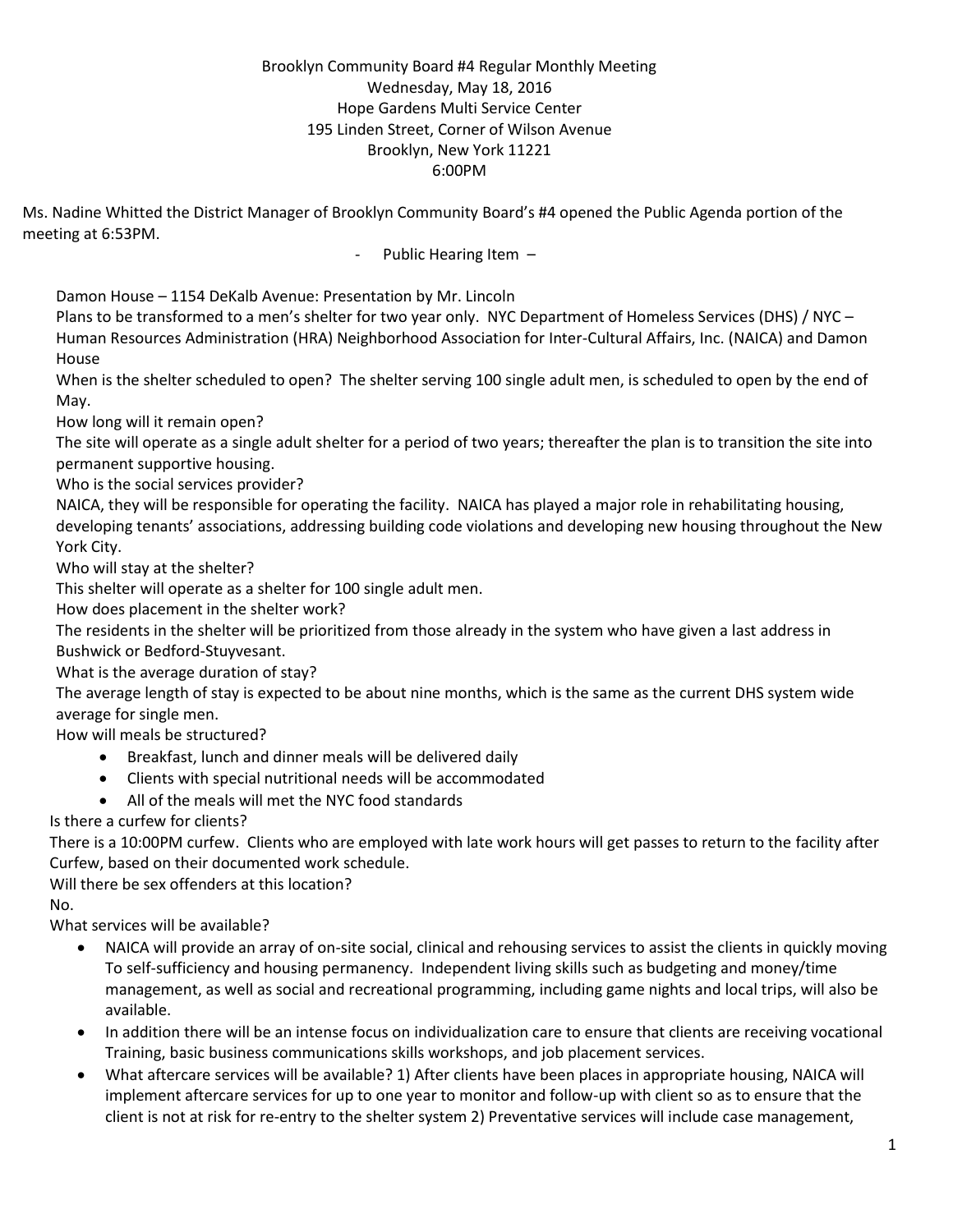employment services, money management, legal assistance for housing court intervention (tenant/landlord litigation), and referrals for other services. Rapid rehousing services will include assistance in finding housing, securing rental assistance, security deposit assistance, storage costs, moving expenses and transportation. 3) Clients will also have access to a 24/7 hotline to contact a counselor if they find themselves in a crisis situation or need to speak to someone about a matter that they are having difficulty managing.

What is the planned security program?

- DHS and NAICA have developed and will implement a security plan and will be in close communication with the 83<sup>rd</sup> Precinct to ensure the safety of shelter residents and the community.
- There will be 24/7 on-site security with four security officers per shift and 47 CCTV cameras covering the exterior and interior areas of the entire building.
- Exterior security patrols will be doubled during school opening and afterschool hours.
- Hand wand metal detectors will be employed at the entrance to ensure client safety.

# Addressing Ongoing Community Concerns:

In the near future a Community Advisory Board (CAB) will be organized. The CAB will hold regular meetings to ensure that any community concerns are proactively addressed and to work with interested community members who may wish to volunteer their time and talent to further assist the shelter residents.

First Roll Call, 7:35PM: 25 Members Present

Ms. Dent asked for the acceptance of the agenda with any necessary corrections. The agenda was accepted by Mr. Cirilo Nunez and second by Mr. Austen Martinez as written. All members present agreed. Motion moved.

Ms. Dent asked for the acceptance of the previous month's minutes with any necessary corrections. Mr. Raul Rubio motioned to accept the previous month's minutes with any necessary corrections. The motioned was second by Ms. Barbara Smith. Motioned Moved.

## **Election of Officers: 7:40pm**

Results:

 Ms. Julie Dent – Chairperson Ms. Martha Brown –  $1<sup>st</sup>$  Vice Chair Ms. Victoria Fernandez – 2<sup>nd</sup> Vice Chair Mr. Cirilo Nunez – Recording Secretary Mr. Eliseo Ruiz – Financial Secretary Mr. Raul Rubio – Treasurer Ms. Elvena Davis – Correspondence Secretary Mr. Robert Camacho – Parliamentarian

## **CHAIRPERSON'S REPORT: 8:11 PM**

The Chairperson Ms. Julie Dent welcomed all to Community Board#4's Wednesday, May 18, 2016 monthly public meeting.

Ms. Julie Dent asked that the Elected Officials and / or their representatives introduce themselves and state their respective contact information with their address and telephone numbers.

- 1) Jacklyn Reyes Representing Assemblyman Eric Martin Dilan, 366 Cornelia Street, Brooklyn, NY 718-386-4576
- 2) Celeste Leon Representing Councilman Rafael Espinal, 786 Knickerbocker Avenue, Brooklyn, NY 11207, 718-642-8664
- 3) Yamilky Crisostomo, Representing the Brooklyn Borough President Eric Adams, 209 Joralemon Street, Brooklyn, NY 11201, 718-802-3809
- 4) Kevin Worthington, Representing Councilmember Antonio Reynoso, 244 Union Avenue, Brooklyn, NY 11211, 718-963- 3141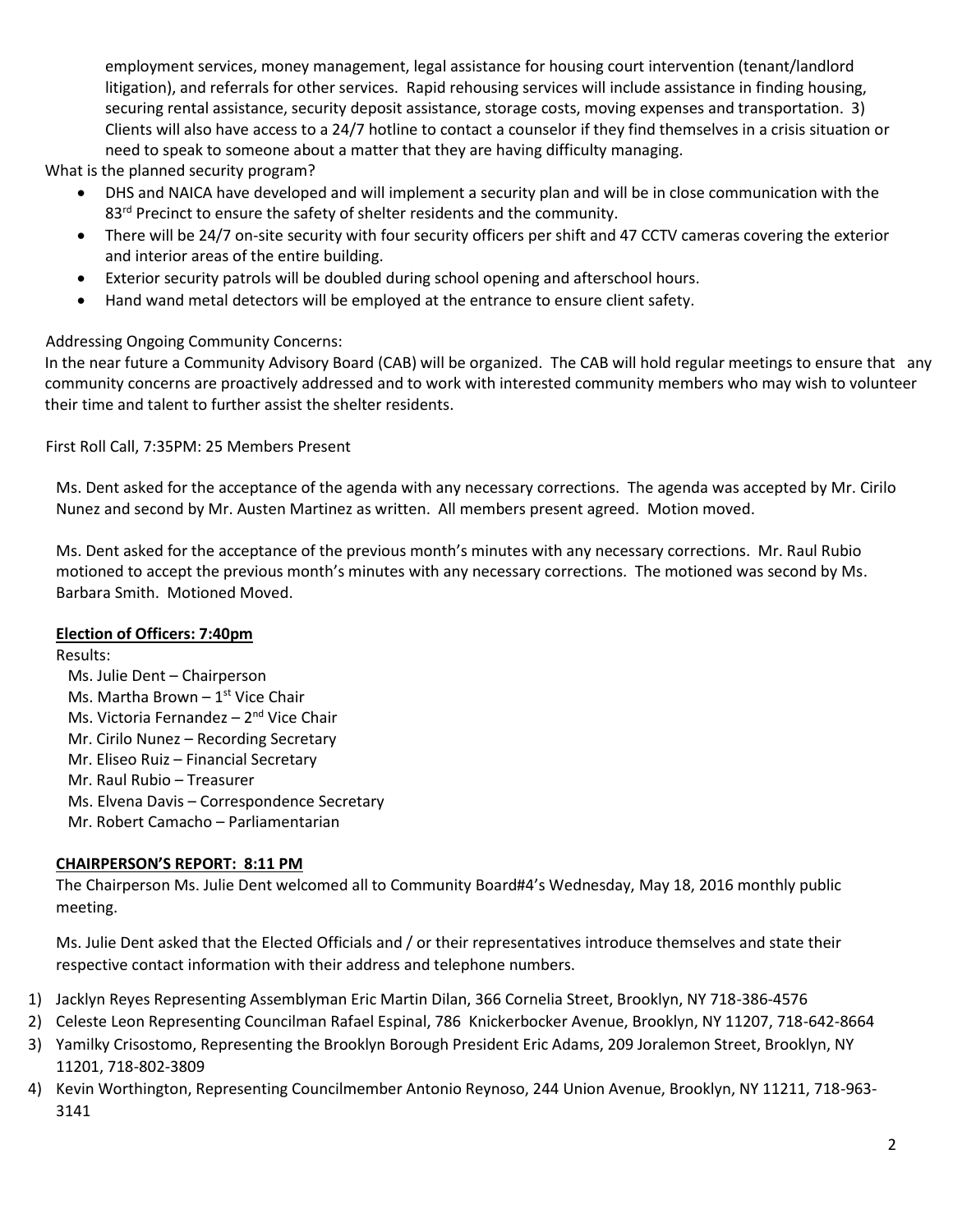City, State or Federal Agency Representatives were asked to introduce themselves and state their respective contact information.

- 1) Maggie Mangual, Program Manager Wyckoff Heights Hospital, Sexual Health Behavior, 718-508-4669
- 2) Deputy Inspector Max Tolentino, 83<sup>rd</sup> Pct. 480 Knickerbocker Avenue, 718-574-1697
- 3) Detective Franco, 83<sup>rd</sup> Pct., Community Affairs Unit, 480 Knickerbocker Avenue, 718-574-1697
- 4) Boniface WeWe, Brooklyn Public Library, Washington Irving Branch, 360 Irving Ave., 718-628-8278

April 27, 2016

969 Broadway 967 Broadway

MTA-Transit Authority requested to host a meeting at the board's office where elected officials - or their representatives would be present to discuss the issues associated with the much needed repair of the M Train. According to the Transit Authority the project is to demolish and reconstruct the Myrtle Avenue Viaduct, a 310 foot- elevated, S-shaped viaduct segment located at the intersection of the Myrtle Line and the Jamaica Line. The work involves demolition and removal of existing pier, deck and structures and placing new piers, decks and tracks into place.

The Viaduct cuts through Block 3193, a triangularly shaped parcel bounded by Myrtle Avenue, Broadway and Ditmars Street. In order to complete the much needed repairs associated with the project the following parcels of land would be impacted, those captioned by (R) are residential.

| 1178 Myrtle Ave  | 25 Ditmars St.     | 13 Ditmars St. (R) |
|------------------|--------------------|--------------------|
| 1168 Myrtle Ave. | 23 Ditmars St. (R) | 11 Ditmars St. (R) |
| 1158 Myrtle Ave. | 21 Ditmars St. (R) | 979 Broadway       |
| 1156 Myrtle Ave. | 19 Ditmars St. (R) | 977 Broadway       |
| 29 Ditmars St.   | 17 Ditmars St. (R) | 975 Broadway       |
| 27 Ditmars St.   | 15 Ditmars St. (R) | 971 Broadway       |
| 973 Broadway     |                    |                    |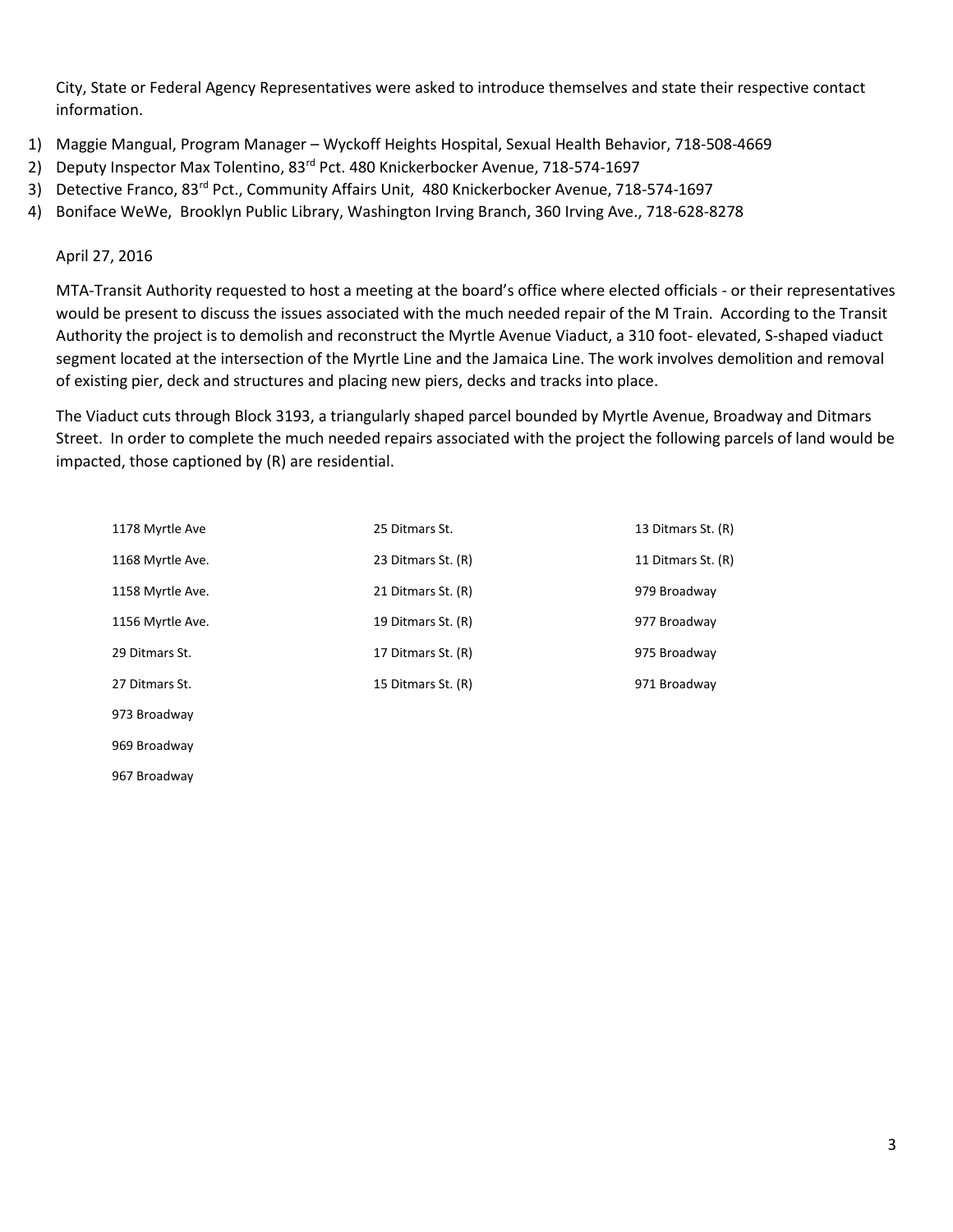The MTA-TA will seek to reach negotiated agreements to temporarily vacate occupants, gain necessary access rights to all properties during construction and obtain permanent easements for future access and maintenance of the new Viaduct and will commence eminent domain proceedings in state court with respect to those temporary relocations and foregoing access rights and property interests that cannot be obtained by agreements with the affected parties.

Eminent domain will not be used to acquire any of the 7 homes or 2 commercial buildings. Any acquisition of those sites only will proceed on a voluntary basis.

Later that evening along with the District Manager Ms. Dent attended the Brooklyn DOT - Vision Zero Public Workshop with respect to the Myrtle-Wyckoff Avenues/Ridgewood Terminal Intersection and Plaza. NYC DOT is proposing to enhance safety and public space at Wyckoff Avenue from Palmetto Street to Gates Avenue.

### May 6, 2016

The first MTA-TA Public Hearing with respect to the L –Train Line Canarsie Tunnel was held at the armory located on Marcy Avenue in Williamsburg. A pamphlet was enclosed containing the particulars with respect to the proposals.

Over the last decade, the sleepy L has grown into one of the busiest subway lines. Since 1990, ridership on the L has more than triples and it has quintuples at the Bedford Avenue Station alone. This growth has fueled unprecedented revitalization of housing and business development in several neighborhood along the line. For many riders the L is by far the most convenient option to Manhattan. Every weekday more than 225,000 commuters from neighborhoods across Brooklyn from Canarsie, East New York, Bushwick, and Williamsburg rely on the L train to get them into Manhattan. In Manhattan, more than 50,000 customers use the L train each day for crosstown service.

In 2012, Superstorm Sandy flooded the 92 year old tubes with 7 million gallons of salt water, damaging the 7,110 foot tunnel lining and vital infrastructure and systems. While the MTA was able to drain the tubes and restore service within 10 days after the storm, it was also clear that the damage Sandy left in her wake significantly shortened the useful life of the tubes inside the Canarsie Tunnel. The tubes are safe and are being monitored however the damage done simply cannot go untreated. The repairs must be made.

Work Needed: Canarsie Tunnel -

- 1) Install all new tracts and third rail
- 2) Reconstruct concrete duct bank
- 3) Repair of pump room
- 4) Repair communication, power and signal cables
- 5) Repair of two circuit breaker houses
- 6) Installation of two tunnel lighting system
- 7) Repair concrete lining
- 8) Repair fire protection system

At the board's June 15, 2016 meeting MTA-TA will present at the Public Hearing on the Rebuilding of the Canarsie Tunnel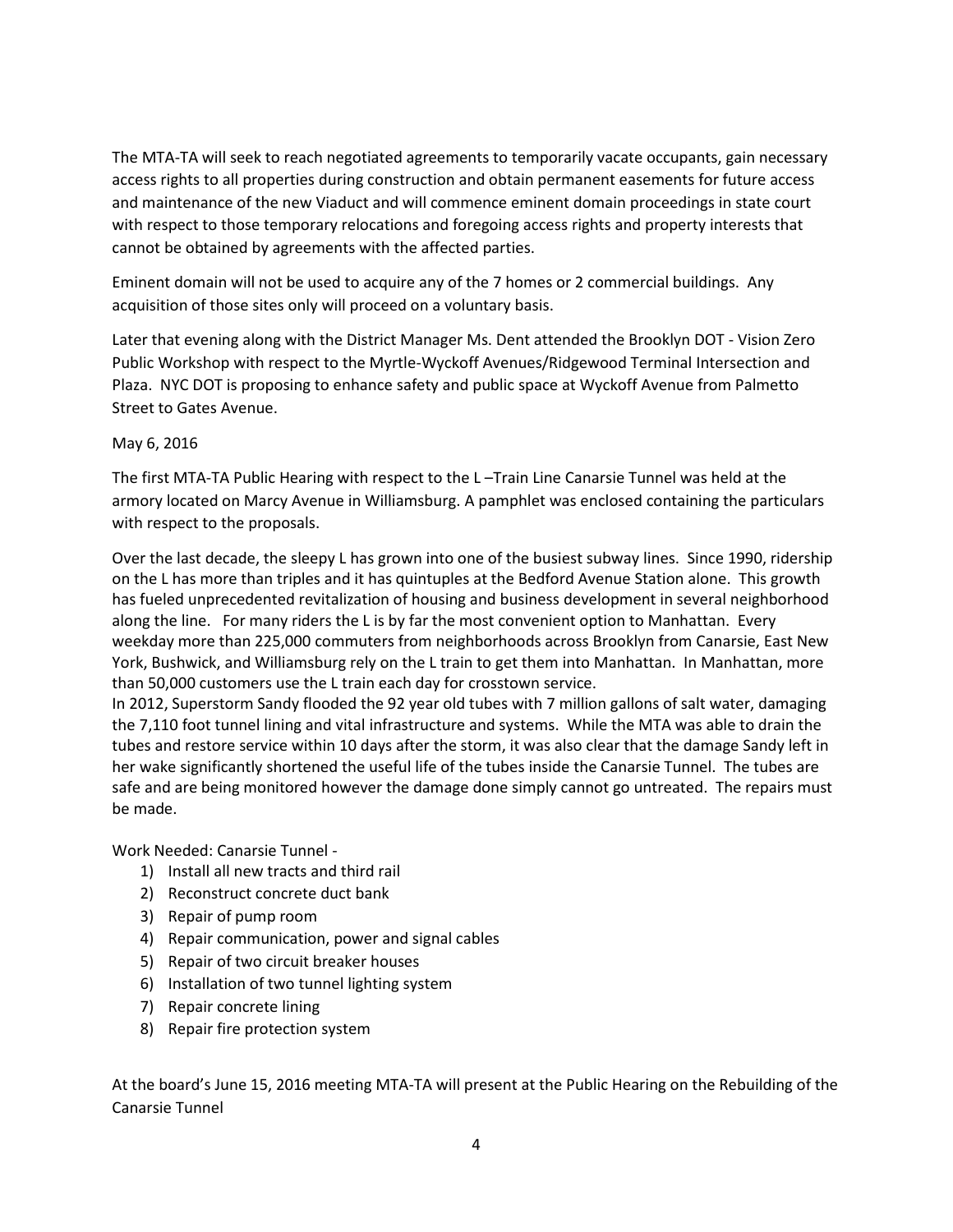#### May 7, 2016

The Mayor's Office, NYC Council Member Reynoso, NYC Department of Homeless Services/ HRA convened a meeting to discuss the future of Damon House located at 1154 DeKalb Avenue. At the April meeting of Community Board #4 I reported that NYS Senator Martin Malave Dilan informed me that this was in the planning stages, and that in the spirit of transparency more information will be made available to you once we had the opportunity. Thus, the public hearing of this evening.

### May 16, 2016

Bushwick Community Neighborhood Planning - Since 2013 when Community Board #4 wrote a letter to the elected officials concerning zoning concerns within the community meetings with the community, stakeholders, and community based organizations, etc., have been ongoing.

Below is the proposed timeline that will update you on the process from 2014 moving toward November 2017. For further information on future meetings and literature contact Nadine Whitted-DM, or Celeste Leon-of Council Member Espinal's Office or Kevin Worthington of Council Member Reynoso's Office.

Bushwick Community Plan: Draft Process Timeline – July 2015 – Letter to DCP June and July 2016 – Full Public Outreach Begins, Open House and Sub-Area Zoning Workshops Summer & Fall 2016 – Public Outreach Continues, Topic Subgroup Workshops October 2016 – Public Presentation of Draft Zoning Proposal February 2017 – Public Presentation of Draft Community Plan April 2017 – Public Presentation of Revised Final Community Plan May 2017 – ULURP Begins November 2017 – ULURP Ends, Rezoning goes into effect and Bushwick Community Plan is adopted

## **DISTRICT MANGER'S REPORT: 8:23PM**

## **April 21, 2016**

Hosted the Rat Academy and disseminated over 75 Rodent Resistant Hinged Garbage Cans through-out the Community. The Residents, building owners, and caretakers received valuable information on rodent control and an enhanced understanding of the design of these creatures inclusive of breeding, eating habits, travel preferences, and longevity of rodents (rats and mice).

A very special thank you to Ridgewood Bushwick - employees, Angela Battaglia, Ana Lugo and Brigette Blood for ensuring that the site was available to host and most importantly to store the garbage cans. The employees of the NYC Dept. of Health-Carla Rossi, MS, MPH - City Research Scientist did a superb job. She engaged with the audience, her presentation was pointed and direct and she was well versed on the topics. The other representatives were helpful and made sure that each person who signed the attendance sheet received a garbage can.

#### **April 21, 2016**

EBC High School for Public Service - Town Hall Meeting -The idea is to engage the community in a discussion about what they would like to see along the Broadway corridor.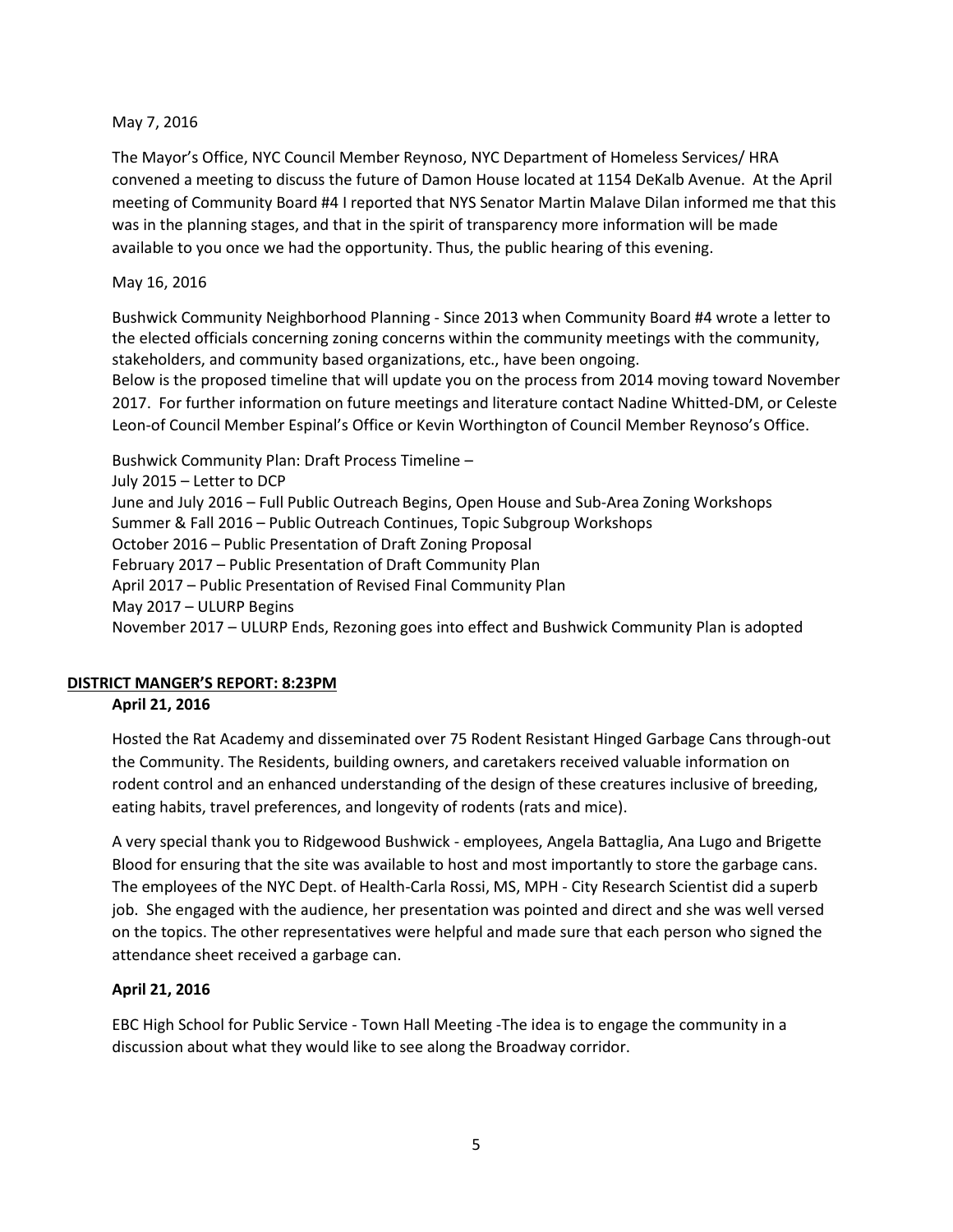## **April 27, 2016**

M-Train meeting with elected officials (See Chairperson's Report)

Vision Zero Workshop- Wyckoff Plaza

## **April 28, 2016**

Civic Religious/Health Hospital & Human Services-Committees

Planning of Parade and Festivities (PLEASE NOTE CHANGE IN DATE TO THURS., JUNE 9<sup>TH</sup>)

### **May 4, 2016**

Kings County District Attorney's Kenneth P. Thompson-Community Stakeholders Meeting. The District Attorney –committed to public safety, fairness, and equal justice. (See enclosed)

### **May 5, 2016**

L-Train Public Hearing sponsored by the MTA-TA. Once again the TA will be present at the June Public Hearing /Meeting.

### **May 17, 2016**

83<sup>rd</sup> Precinct Community Council Meeting

### **HOUSING PRESERVATION AND DEVELOPMENT- HPD**

FULL VACATE ORDERS 1429, 1427, 1423, 1421, 1417: Partial Vacate Order 1415 DeKalb Ave.

Disaster Loan Outreach Center - New York businesses and residents affected by the fire that destroyed multiple apartment buildings and damaged several businesses on March 29<sup>th</sup> can apply for low-interest loans from the US – Small Business Administration. SBA's customer service representatives will be available at the Disaster Loan Outreach Center to answer questions about the disaster loan program and help individuals complete their applications. The Center is located at:

# **NYPD PATROL BUREAU BOOKLYN NORTH - 179 WILSON AVENUE – SATURDAY MAY 22, FROM 10:00AM TO 2:00PM and on THURSDAY MAY 26, AT 3:00PM.**

Interest rates are as low as 4 percent for businesses 2.625 percent for nonprofit organizations, and 1.813 percent for homeowners and renters with terms up to 30 years.

Applicants can apply online using the electronic loan application (ELA) via SBA's secure website at [https://disasterloan.sba.gov/ela.](https://disasterloan.sba.gov/ela)

The filing deadline to return the application for physical property damage is July 11, 2016. The deadline to return economic injury applications is February 10, 2017.

880 Willoughby Ave. between Broadway and Bushwick Ave. (Anna Gonzalez's Apartment Building) Studio Apartment available at \$717.00 monthly for those who qualify. Minimum Income \$21,800 Maximum Income \$30,250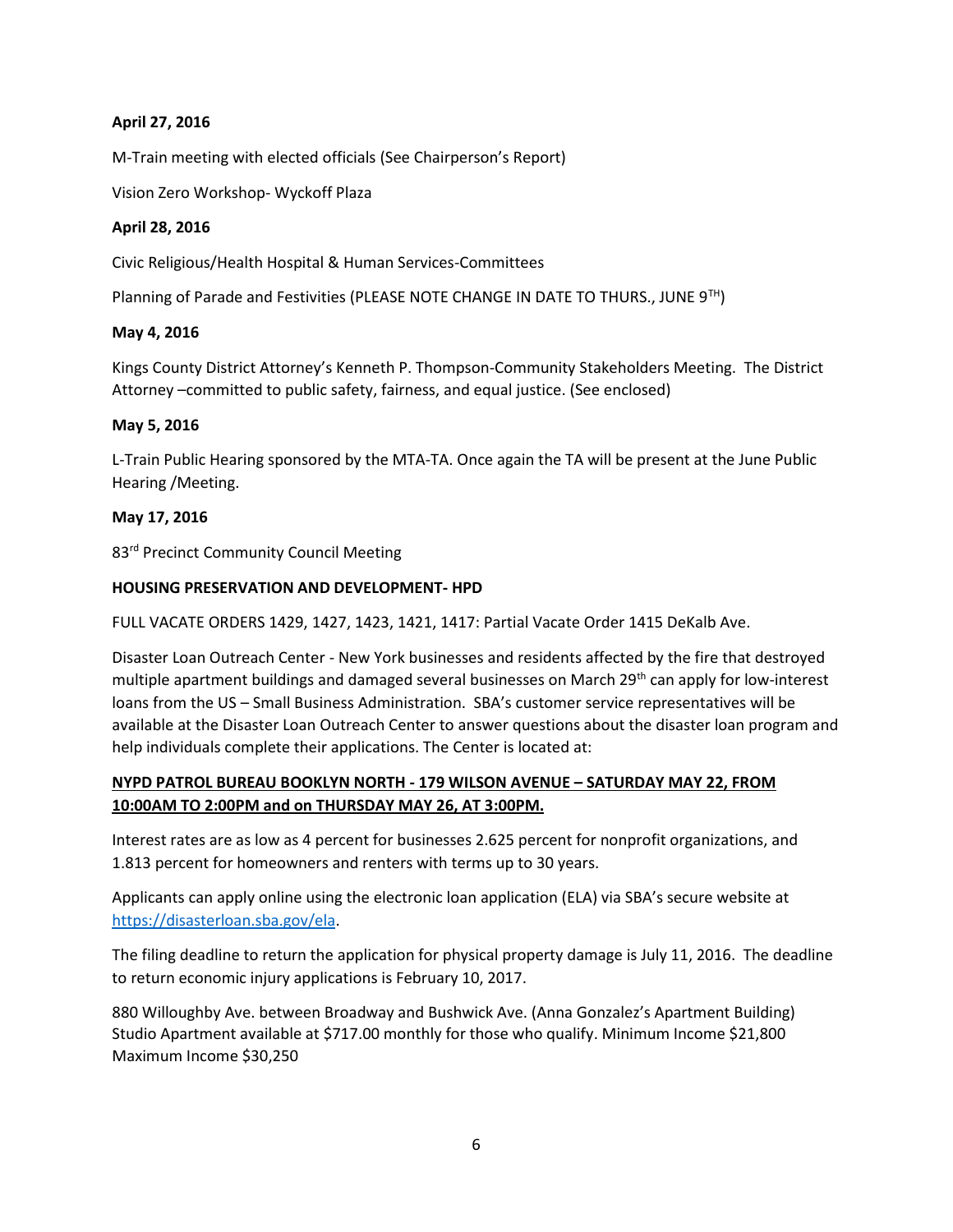Application can be requested by sending self- addressed stamped envelope to the Managing Agent: Shinda Management Corp., 221-10 Jamaica Avenue- 3<sup>rd</sup> Floor Queens Village NY 11428. Attention 880 Willoughby LP. You can also obtain an application directly from the site office located on the 1<sup>st</sup> floor of the property Monday through Friday from 9am to 5pm.

NYCHA TOWNHALL MEETING -THURSDAY, MAY  $19<sup>TH</sup>$ : St. John's The Evangelist Lutheran Church, 6:00PM For Fair & Equitable Public Housing. NYCHA Residents, Community Organizers & Supporter with Senator Dilan & NYCHA Representatives Come Prepared to Speak. Brooklyn Borough President Eric L. Adams in collaboration with Brooklyn Legal Services Corp.

US - Postal Service Meeting Congresswoman Nydia Velazquez – District Rep. Evelyn Cruz has invited the post master to meet with the leadership of the Board on Thursday May 19, 2016 at 10:00AM. The Board and leaders will explain to him the challenges with which the residents of Bushiwck are faced with concerning mail/package delivery as well as invite him and the appropriate mangers to attend the next meeting in June.

RBSCC INC. (555 Bushwick Avenue, Brooklyn, NY 11206) has launched an opportunity for local food based entrepreneurs with a scholarship program.

Bushwick Cooks: Ridgewood Bushwick Senior Citizens Council's Bushwick Cooks is a multi-faceted expansion of the agency's existing food security initiatives with an emphasis on ensuring equitable access to health and healthy foods. Through Bushwick Cooks' varied and holistic approaches RBSCC seeks to positively impact community health and local preventable disease rates while fostering social sustainability and empowering the Bushwick community to develop healthful habits. Bushwick Cooks (BWC) focus on food access and community health education while creating opportunity for local economic development.

BWC has partnered with Bushwick based food-entrepreneur Galen Duncan (Duncan's Burgers) and The Bodega Wine Bar' "Patio-Del-Gato Food Court" to create and opportunity for Bushwick residents, and would be entrepreneurs, interested in launching a new healthy food business. Patio-Del- Gato Food Court will be opening at 434 Troutman in the Spring/Summer of 2016 offering a diverse array of locally produced foods and products.

Vendors and would be vendors can learn more and apply well as apply online at [www.RBSCC.org.](http://www.rbscc.org/) For additional information of RBSCC's food vendor scholarship please contact: Bridget Blood, Bushwick Cooks Project Manager, 718-366-3800 or [bblood@rbscc.org.](mailto:bblood@rbscc.org) For more information on Patio-Del-Gato: [thepatiodelgato@gmail.com](mailto:thepatiodelgato@gmail.com)

#### **Committee Reports: 8:35PM**

Civic and Religious Committee (CRC) Chairperson: Ms. Elvena Davis

Health Hospital and Human Service Committee (HHH) Chairperson: Ms. Mary McClellan

Meeting held on Thursday, May 19, 2016, 1420 Bushwick Avenue, Suite 370, Brooklyn, NY 11207-1422 Members Attending: Ms. Elvena Davis - CRC Committee Chair, Ms. Mary McClellan-HHH Committee Chair, Annette Spellen, Raul Rubio

Others Attending: Nadine Whitted, District Manager, Selina LeBron, Darryl Thomas, Barbara Jackson, Kurt Barnes, Danny Torres – Swerve Church, Gloria Coppage, Sandra Young Quiroz, Anita Haines – UJIMA and Joanna Bosquet – Metro Plus Health Plan .

Ms. Elvena Davis updated the board on the Parade and Festivity planning scheduled for June 2, 2016. Looking for donation of new bicycles for event.